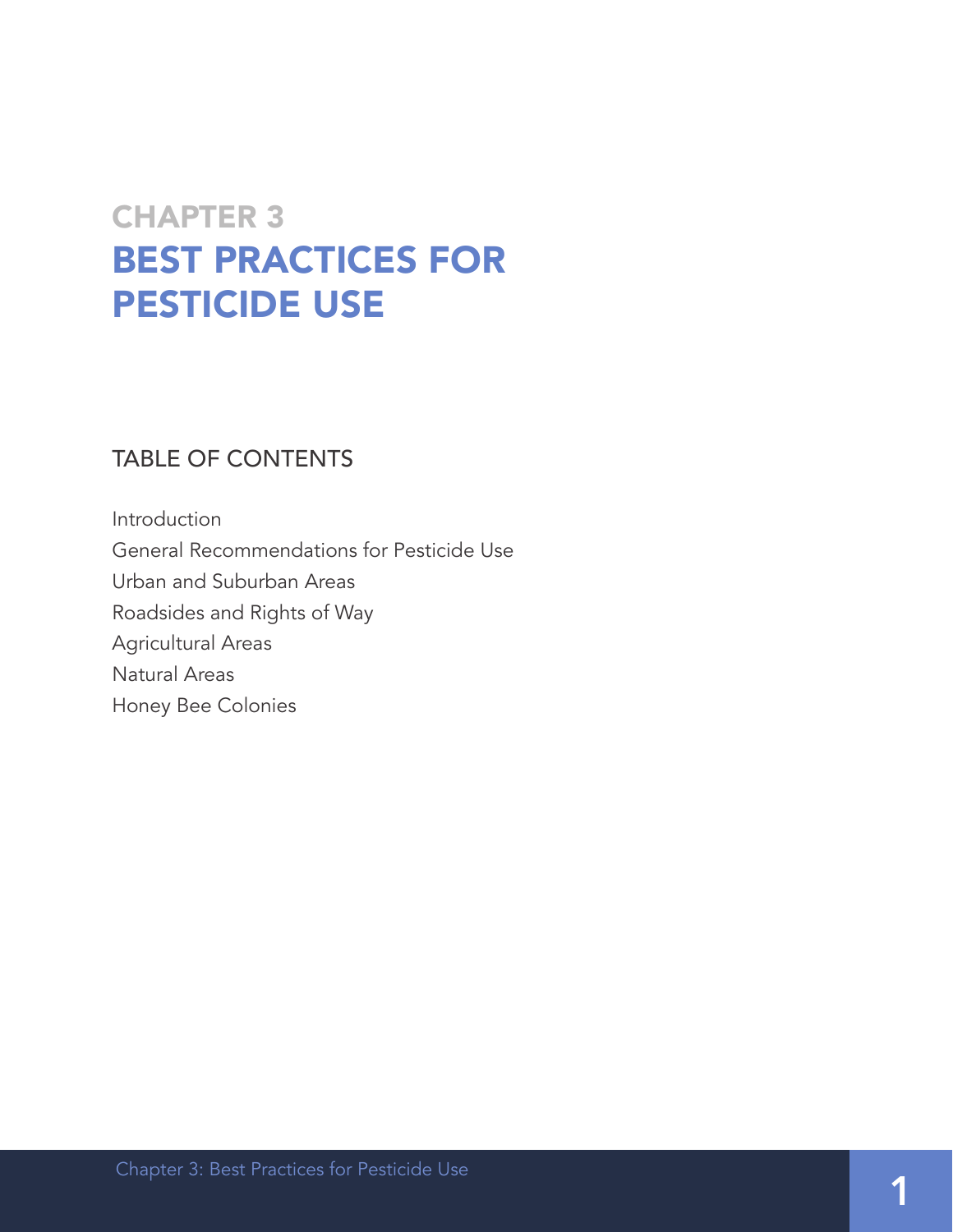### INTRODUCTION

Pesticides are used to control pest populations, and are generally named for the type of organism they control (see "Pesticide Terminology" box). Pesticides are important tools for homeowners, growers, land managers, public health officials and beekeepers to control insect pests, disease vectors (such as mosquitos), disease-causing organisms (bacteria, fungi), weeds, and invasive species that threaten the balance of our natural ecosystems.

However, pesticides can be toxic to non-target species. For example, insecticides used to control insect pests can be toxic to insect pollinators as well as non-insect species (including wildlife and humans). Pesticides can have indirect impacts on non-target species as well. For example, herbicides used to control weeds in fields may reduce the availability of flowering plants on field edges, robbing pollinators of valuable food sources.

#### Pesticide Terminology:

Pesticides: chemicals used to control pest populations. They are named by the type of pest they target: for example, insecticides are toxic to insects (and often mites), miticides are toxic to mites, herbicides are toxic to plants, and fungicides are toxic to fungi.

Active ingredient: the chemical in a pesticide formulation that is toxic to the targeted pest.

Adjuvant: Chemicals added to a pesticide to enhance the performance of the active ingredient. Adjuvants can allow the pesticide to adhere or spread over the plant and/or leaf more efficiently. Note that adjuvants alone can impact bees in laboratory studies.

Systemic pesticides: pesticides taken up and spread through an organism to kill pests that feed on that organism. For example, a systemic pesticide applied to a plant spreads through its vascular system and kills targeted pests (and sometimes non-pests) that feed on that plant. Pesticide exposure for pollinators occurs through the ingestion of systemic insecticides in plant parts such as nectar, pollen, leaves, and stems. Systemic pesticides can remain in the plant for several weeks to years after application.

Contact pesticides: pesticides which must make direct contact with the pest targeted for control. Broad spectrum pesticide: a pesticide that can control a wide range of pests.

Residual pesticides: pesticides which can be used when a pest is a continual problem. A "residue" remains active long after it is applied, providing longterm control.

Moreover, long-term exposure to pesticides can facilitate the selection of pesticide-resistant pest populations, which limits the long-term utility of these pesticides.

#### Thus, it is critical that pesticides be used thoughtfully to reduce off-target impacts and ensure their long-term effectiveness.

**Exposure of pollinators to chemicals.** Since pollinators actively visit any flowering plants within their foraging range, their exposure rates to pesticides can be quite substantial. Studies from Penn State found that samples from [honey bee colonies contained more than 120 pesticides and metabolites](http://journals.plos.org/plosone/article?id=10.1371/journal.pone.0009754).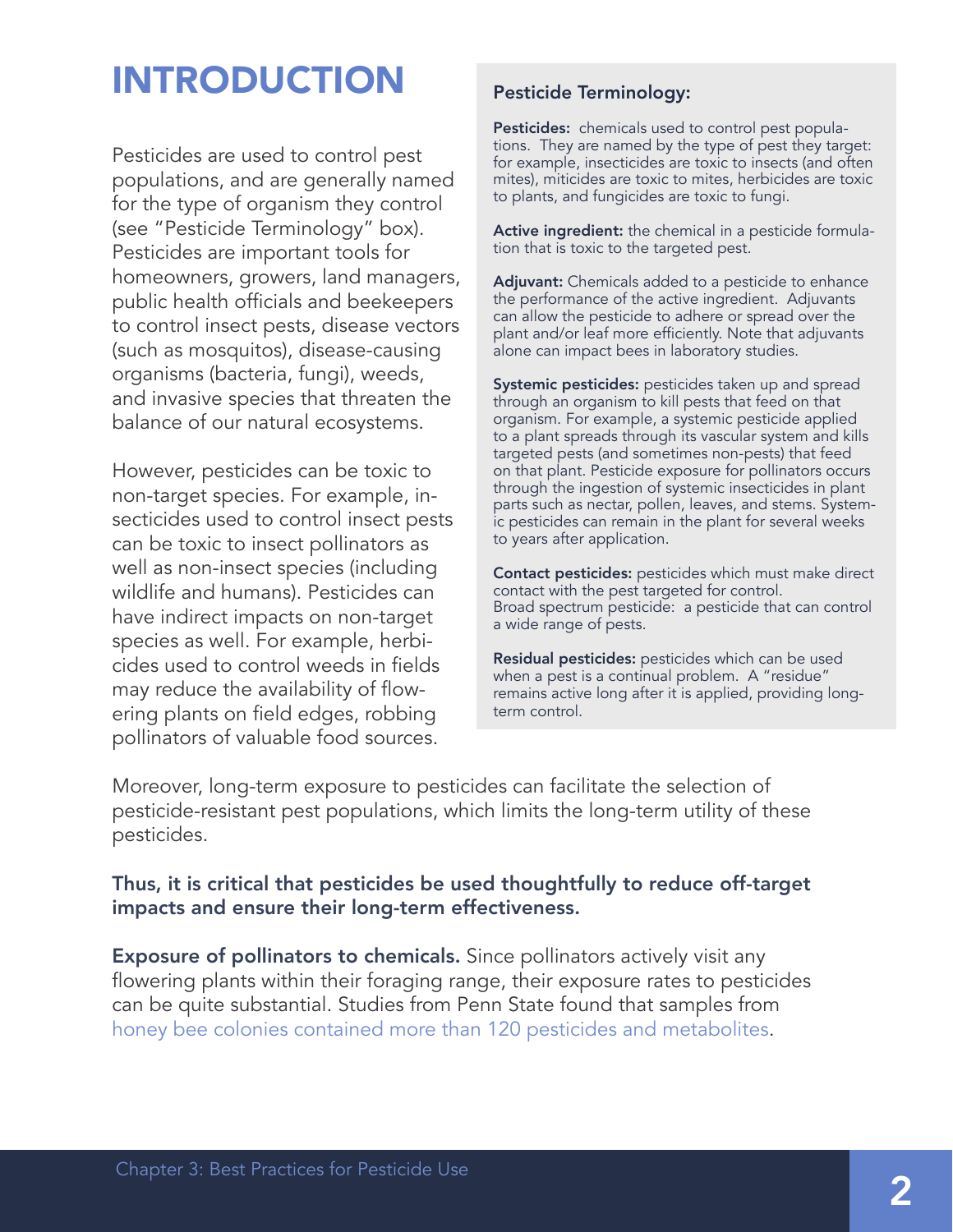Pollinators (and other beneficial arthropods) can be exposed to pesticides when:

- Pesticides are sprayed where pollinators are foraging, either on managed flowering plants or flowering weeds.
- Pesticides drift to adjacent regions where pollinators are visiting blooming plants or nesting, during or immediately after pesticide application.
- Pesticide residues remain in the nectar or pollen of flowering plants and are collected by pollinators as food for themselves or their developing larvae. Pesticide residues in flowering plants can result from either a direct application or through pesticide-contaminated soil and water runoff from nearby locations. Indeed, [recent studies have found](http://pubs.acs.org/doi/pdf/10.1021/acs.est.5b03459)  [that many pesticides in the pollen and nectar collected by foraging](http://pubs.acs.org/doi/pdf/10.1021/acs.est.5b03459)  [bees come from contaminated wildflowers](http://pubs.acs.org/doi/pdf/10.1021/acs.est.5b03459).
- Pesticide residues are found in the water sources that pollinators drink or bring back to their nest.
- Pesticide residues are found in soil where pollinators are nesting, or contaminating nesting material.

Impacts of exposure to chemicals on pollinators. The impact of chemicals on pollinators depends on the toxicity of the chemical to the pollinator species, the amount of exposure (quantity and duration), and the individual's physiological state (toxicity may vary between adults and larvae, for example, and individuals stressed by other factors may be more sensitive). Furthermore, exposure to other chemicals (other pesticides as well as adjuvants used with pesticide) can increase the sensitivity of an individual to a pesticide [\(see](http://www.sciencedirect.com/science/article/pii/S2214574515000851)  [recent review from Penn State\)](http://www.sciencedirect.com/science/article/pii/S2214574515000851).

Herbicide use may have sublethal impacts on pollinators and can reduce the nutritional resources available to pollinators, by

- Reducing the amount of flowering weedy plants available to pollinators. Several studies have found that these weedy flowering plants are key resources for pollinators.
- Drifting into field margins and delaying the onset of flowering and numbers of flowers of non-target plants visited by pollinators in these areas [\(see a recent Penn State study\)](http://onlinelibrary.wiley.com/doi/10.1002/etc.3169/abstract).

Insecticide and fungicide exposure can have a variety of impacts on pollinators, including:

• Immediate death, if exposure levels are sufficiently high.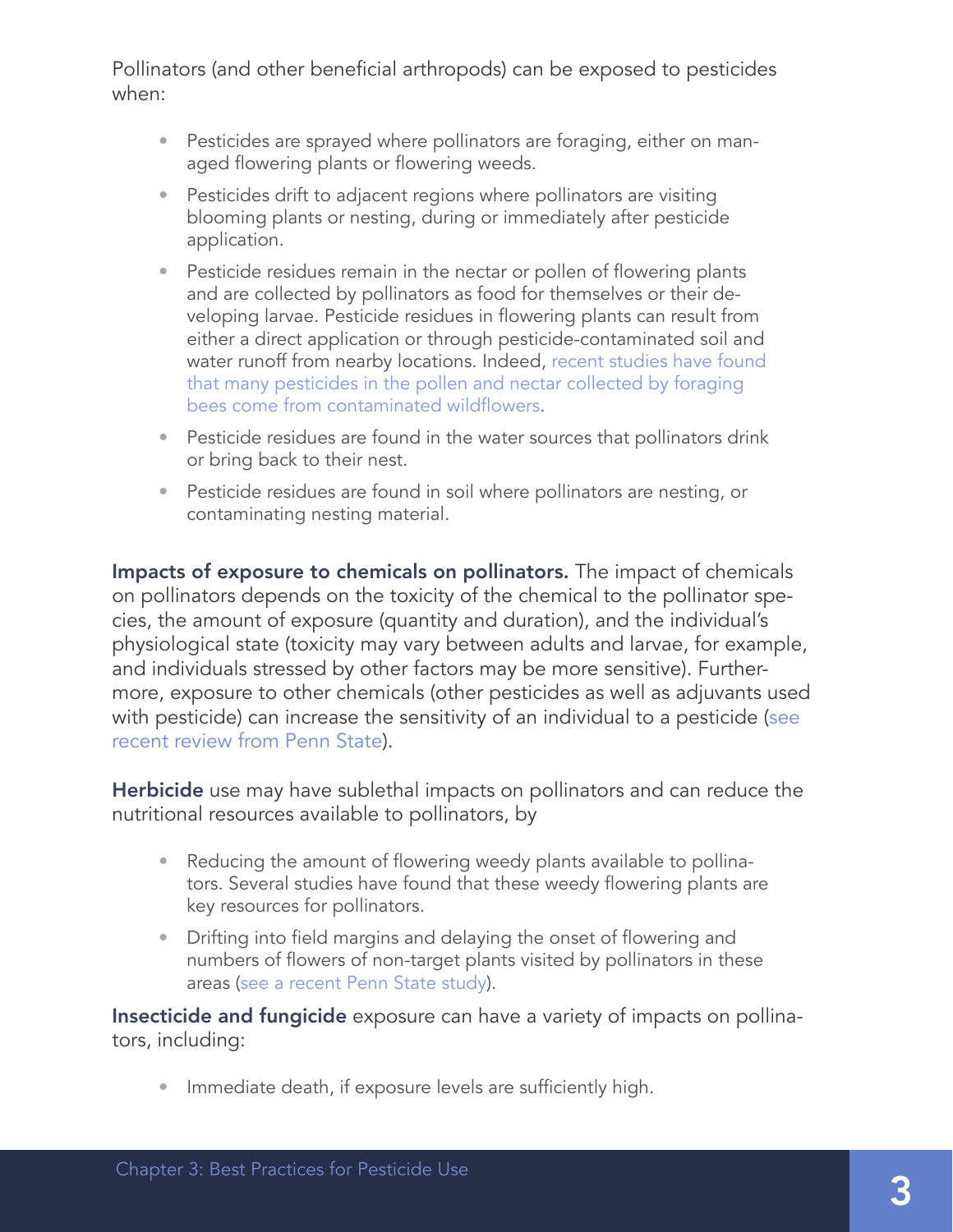- Decreased life span, if exposure levels are below lethal doses but impair the pollinators' ability to forage, locate their nest site, or combat parasites and pathogens.
- Reduced brood production, if exposure reduces egg production or viability, or if the brood is fed nectar or pollen containing pesticides that cause lethal or sublethal effects.
- Reduced overwintering survival.

Death and decline of bees or other pollinators may be caused by several factors. It is important to investigate any bee kill as soon as possible after it is discovered, so that appropriate samples can be collected and tested. More information can be found in the Pennsylvania Pollinator Protection Plan section on Best Practices for Beekeepers. If pesticide exposure is suspected, the incident should be reported immediately to PDA's Health and Safety Division, 717-772-5231. The U.S. Environmental Protection Agency also encourages reports of all pesticide-related bee kills to [beekill@epa.gov](mailto:beekill%40epa.gov?subject=Pesticide-related%20bee%20kill).

### GENERAL RECOMMENDATIONS FOR PESTICIDE USE

It is strongly recommended that pesticides be used only as part of an "Integrated Pest Management" or IPM approach. More details can be found on the [Pennsylvania IPM website.](http://extension.psu.edu/pests/ipm/about) In general, to use an IPM approach, you should

- Take steps to **prevent the** introduction of pests and diseases (for example, use disease resistant stocks of plants or honey bees).
- Monitor levels of pests and diseases to know when it is necessary to use methods to control these populations.
- Determine a "tolerance" threshold, above which the damage caused by pests and diseases is not acceptable (for example,



#### Pyramid of IPM Tactics for Crops, Lawn & Garden



treatment is not always overview of IPM strategies for controlling pests and diseases in plants.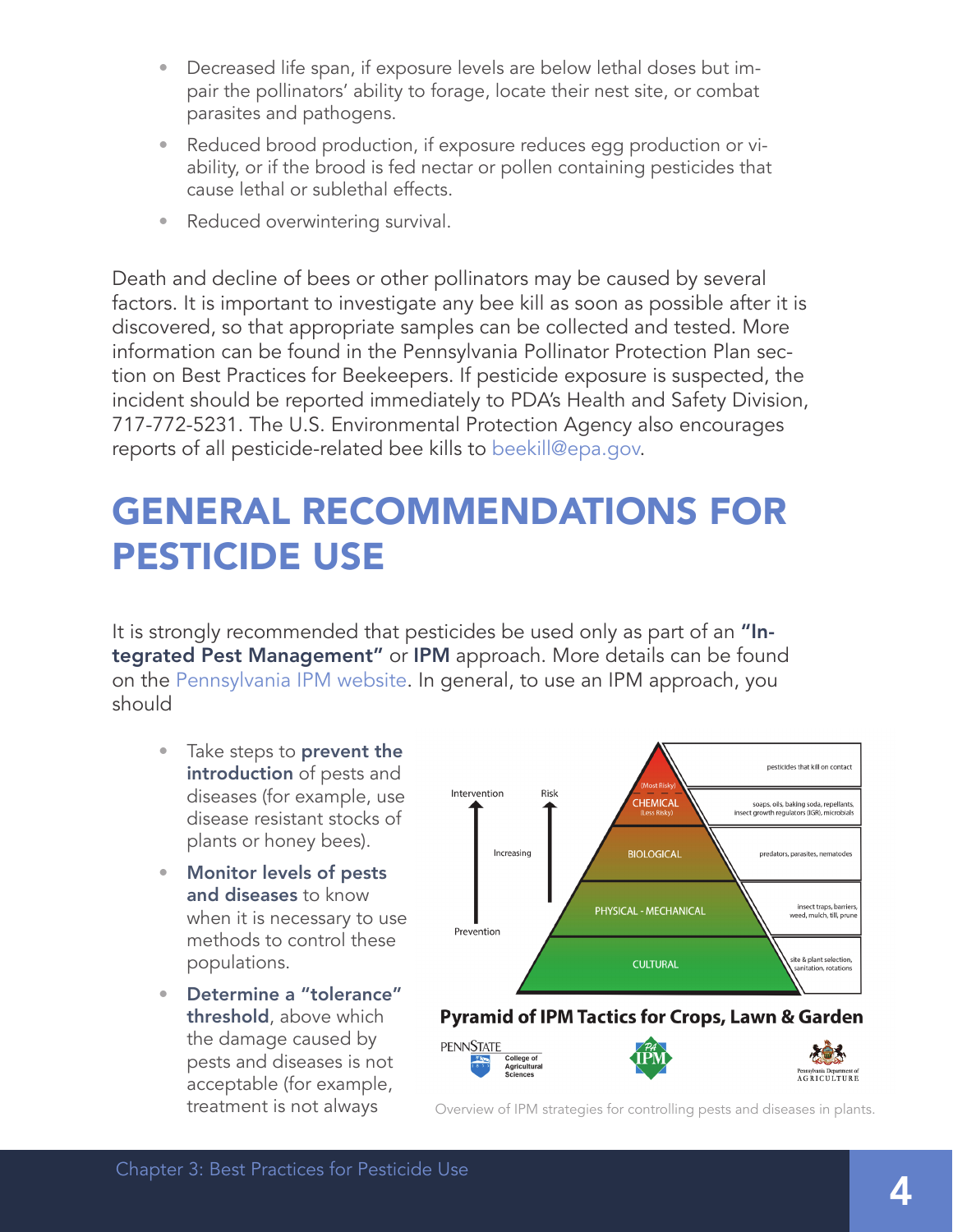necessary at the first sign of a pest, but rather should be initiated only when pest or disease levels are unacceptable).

- <span id="page-4-0"></span>• Use multiple non-chemical methods to control pest and disease populations (such as physical removal of pests, weeds, or diseased tissue, as well as encouraging or introducing populations of pathogens or predators that help control pest populations).
- If non-chemical control strategies have not been effective at keeping pests and diseases under a "tolerance" threshold, use chemicals and chemical application methods which are (a) approved for use in controlling the identified pest/disease and (b) have reduced effects on non-target species.

#### When choosing and using a chemical pesticide:

- Make sure you understand and follow all requirements for pesticide applicator certification in Pennsylvania. You are required to become certified if you apply any restricted use pesticides (RUPs) or if you perform commercial or public applications. The PA Department of Agriculture (PDA) and Penn State Extension work together in this process. For more information see the Pesticide Education website or the [Pennsyl](http://www.legis.state.pa.us/WU01/LI/LI/US/PDF/1974/0/0024..PDF)[vania Pesticide Control Act of 1973](http://www.legis.state.pa.us/WU01/LI/LI/US/PDF/1974/0/0024..PDF).
- Select a pesticide that is registered for use in Pennsylvania to control the identified pest/disease but has the least toxicity to pollinators, humans, and other wildlife. To assess the relative toxicity of a pesticide to pollinators, [use the "Bee Pre](http://www2.ipm.ucanr.edu/beeprecaution/)[caution Pesticide Rating" online tool](http://www2.ipm.ucanr.edu/beeprecaution/) from the University of California Statewide Agricultural & Natural Resources Integrated Pest Management Program.

The Pacific Northwest Extension Publication How to Reduce Bee Poisonings from Pesticides (available as a pdf or as an app for your phone) also provides an overview of how both managed and wild bees can be affected by pesticides.

[The Forest Stewardship Council](http://pesticides.fsc.org) provides guidance on selecting pesticides with decreased risk to wildlife.

Developing an Integrated Pest Management (IPM) strategy to control an invasive pest. In 2014, the Pennsylvania Department of Agriculture and Pennsylvania Game Commission confirmed the presence of the Spotted Lanternfly (Lycorma delicatula) in Pennsylvania. This pest can utilize more than 70 plant species, 25 of which occur in PA. It can cause significant damage to key crops, including cultivated grapes, tree fruits, and hardwoods. It is found in all landscapes, from urban to natural.

The PA Department of Agriculture has initiated a [comprehensive program](http://www.agriculture.pa.gov/Protect/PlantIndustry/spotted_lanternfly/Documents/Spotted%20Lanternfly%20%20Property%20Management.pdf) to educate members of the public on the Spottled Lanternfly, promote detection of infestations, and implement an Integrated Pest Management strategy which spans mechanical control, host tree reduction, and trap trees. This IPM strategy successfully contrzols populations of this devastating pest while minimizing off-target impacts on other insect species.

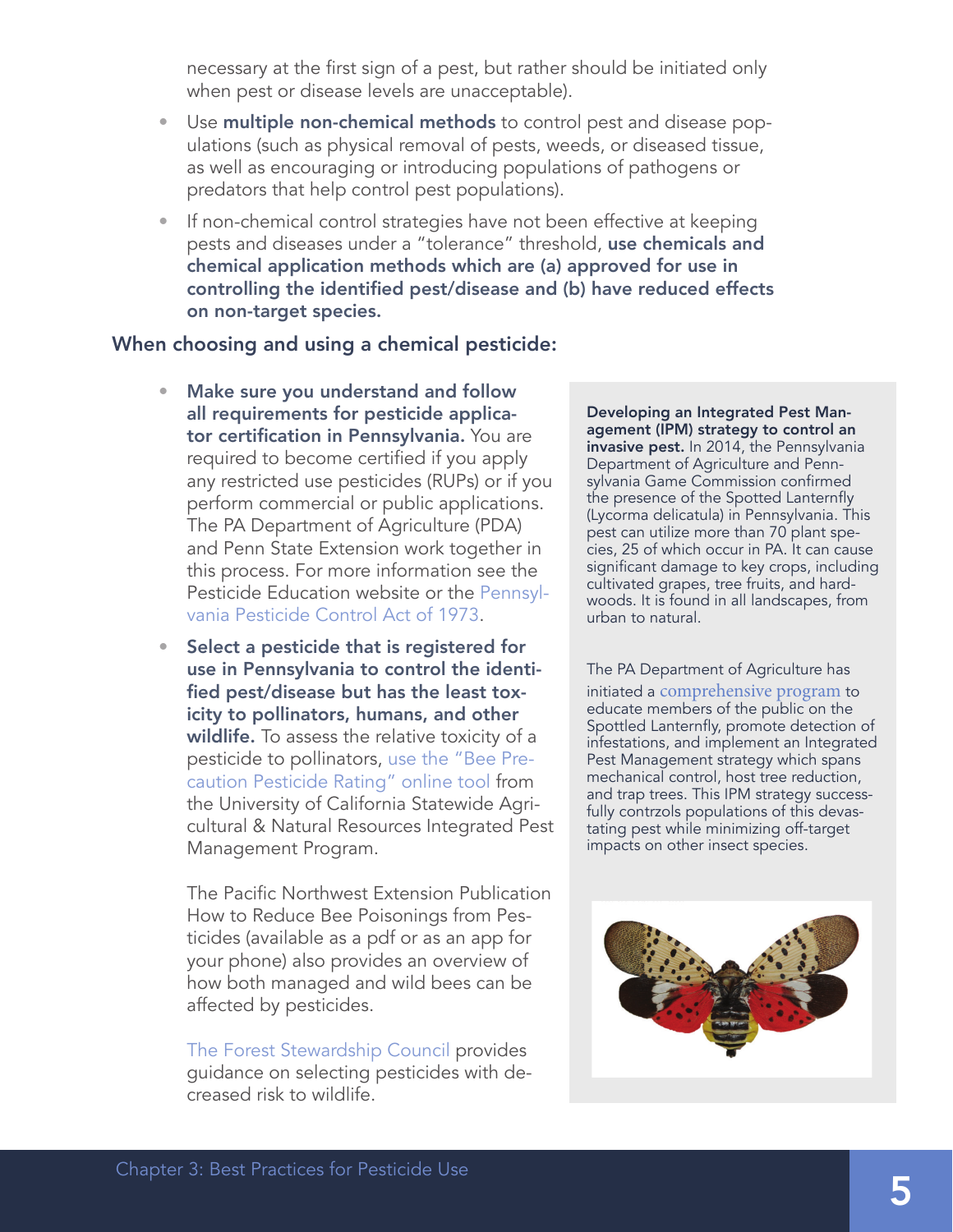Relative toxicity of different pesticides is also provided in ["Wild Pollinators](http://ento.psu.edu/publications/wild-pollinators-in-eastern-apple-orchards-and-how-to-conserve-them)  [of Eastern Apple Orchards And How to Conserve Them](http://ento.psu.edu/publications/wild-pollinators-in-eastern-apple-orchards-and-how-to-conserve-them)" (pg 17). and in Purdue Extension's guide to [Protecting Honey Bees from Pesticides.](https://extension.entm.purdue.edu/publications/E-53.pdf)

The Xerces Society has created a [database of research articles](http://pesticideimpacts.org) related to the impacts of pesticides on pollinators and other invertebrates.

- The label is the law! [Read the label](https://www.unce.unr.edu/publications/files/nr/2011/fs1138.pdf) and follow instructions before handling and applying a pesticide.
- Check the label (under "Environmental Hazards") for any pollinator or bee language (i.e. "highly toxic to bees"). Some pesticides now include an ["EPA Pollinator Protection Box"](https://www.epa.gov/sites/production/files/2013-11/documents/bee-label-info-graphic.pdf) which includes a bee and pollinator hazard icon and explains restrictions that should be addressed when applying the pesticide. It also gives instructions on minimizing drift and limiting pesticide exposure to bees and other pollinators.

#### • Use application methods and approaches that minimize the exposure of pollinators to the pesticide.

- Target spray or use approaches that reduce drift of pesticides to surrounding areas.

- Pesticides should ideally be applied when pollinators are not foraging, either at dusk or when a plant is not flowering.

- Consider how long a pesticide remains active before it degrades or how it may spread through the plant: systemic pesticides may provide long-lasting protection against pests but also may contaminate the nectar and pollen of flowers.

#### • Know where managed bee colonies are and notify beekeepers when you are applying pesticides nearby.

- It is strongly recommended that applicators notify beekeepers with registered apiaries in the area prior to pesticide applications. Bees will forage across several miles. Therefore, pesticide applicators should identify and notify beekeepers within five (5) miles of a treatment site at least 48 hours prior to application or as soon as possible. Timely notification will help ensure ample time for the beekeeper and applicator to develop a mutually acceptable strategy to manage pests while mitigating risk to honey bees. This may include covering hives, moving hives, or choosing the time of day to apply. Notifying beekeepers does not exempt applicators from complying with pesticide label restrictions. Many insecticide labels prohibit use if pollinators (bees) are present in the treatment area or the crop is in bloom.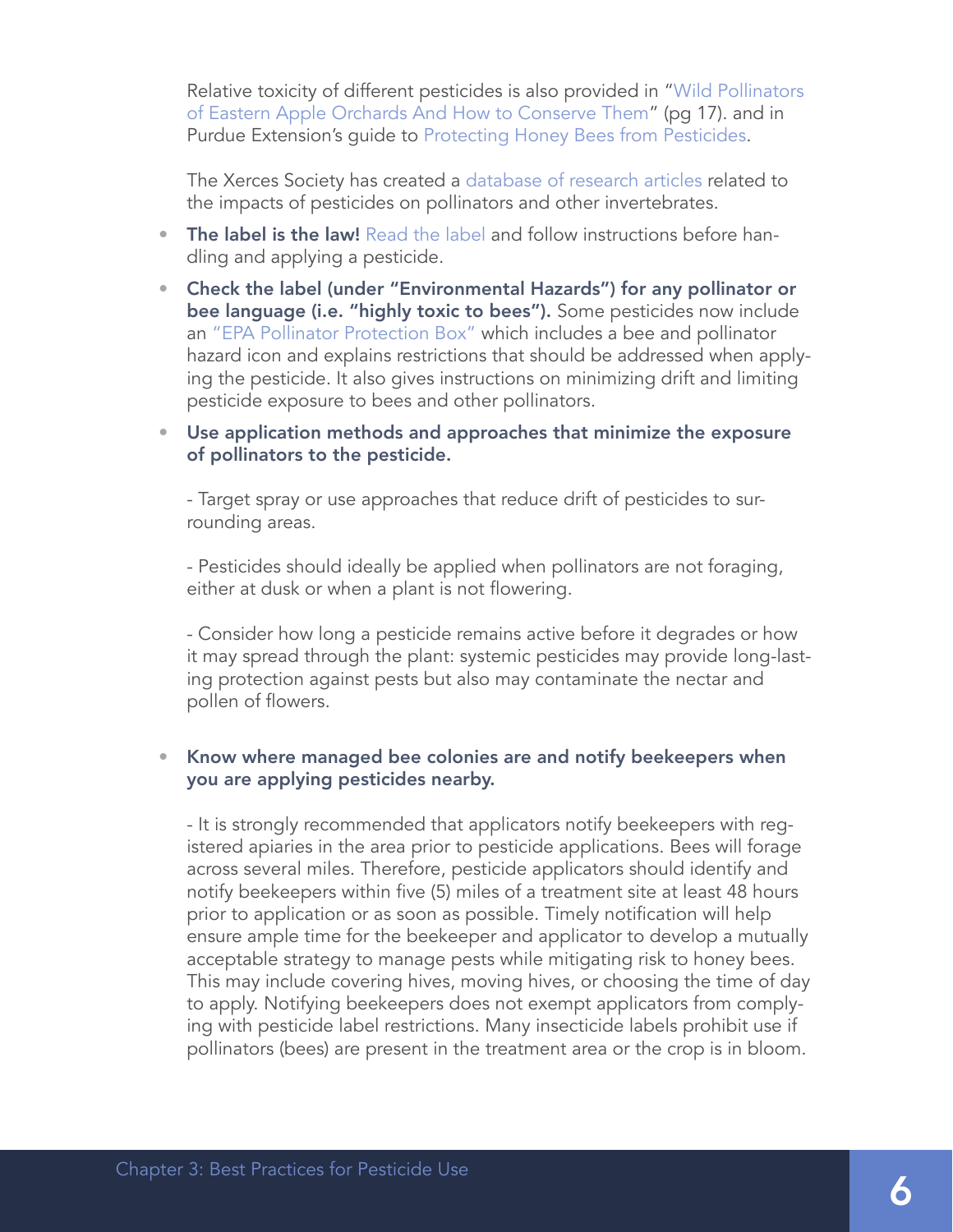- The PDA has created an interactive searchable map on the PAPlants website where pesticide applicators can identify and obtain contact information for registered apiaries (locations where honey bee colonies are kept). Businesses or [individuals registered in PAPlants can search](https://www.paplants.pa.gov/Index.aspx)  [this site by county](https://www.paplants.pa.gov/Index.aspx), township or spray location to identify nearby hive locations and work with their owners to protect the bees.

In addition to the general guidelines outlined above, below we provide specific considerations for pesticide use in different environments. We also provide guidelines for pesticide applicators to minimize potential negative impacts on honey bee colonies.

### BEST PRACTICES FOR PESTICIDE USE IN URBAN AND SUBURBAN AREAS

In urban and suburban areas, homeowners, businesses, landscapers, park managers and public health officials may need to control the spread of pests and diseases, to ensure healthy, and attractive landscapes, to optimize yield from fruit and vegetable gardens, and to help control human pests and disease vectors, such as ticks and mosquitos. In all cases, an IPM approach is critical for ensuring goals are met while minimizing non-target damage.

For more detailed information on pollinator-friendly control of pests and diseases in lawns, ornamental plants, vegetable gardens, and parks see "[ag](#page-9-0)[ricultural areas"](#page-9-0) and ["natural areas](#page-11-0)" sections in the Pollinator Protection Plan. Additional information on managing golf courses [\(there are over 660 in Penn](http://www.golf2020.com/media/60121/pa_golf_full_report_sri_final_2015.pdf)[sylvania alone\)](http://www.golf2020.com/media/60121/pa_golf_full_report_sri_final_2015.pdf) for pollinators can be found in "[Optimizing Pest Management](https://academic.oup.com/jipm/article/doi/10.1093/jipm/pmx012/3934663/Optimizing-Pest-Management-Practices-to-Conserve)  [Practices to Conserve Pollinators in Turf Landscapes: current practices and](https://academic.oup.com/jipm/article/doi/10.1093/jipm/pmx012/3934663/Optimizing-Pest-Management-Practices-to-Conserve)  [future research needs"](https://academic.oup.com/jipm/article/doi/10.1093/jipm/pmx012/3934663/Optimizing-Pest-Management-Practices-to-Conserve) and in the [Audubon Cooperative Sanctuary Program](http://www.auduboninternational.org/acspgolf)  [for Golf](http://www.auduboninternational.org/acspgolf).

Human Pests and Disease Vectors. Individuals can protect themselves from human pests and disease vectors by using an IPM approach, which can reduce populations of these pests around homes, schools and businesses and/ or greatly reduces the chances of individuals being exposed to these pests. This, in turn, decreases broad spectrum pesticide usage that can negatively impact pollinators. Information on key public health pests can be found on the [Penn State Extension website](http://extension.psu.edu/pests/ipm/health).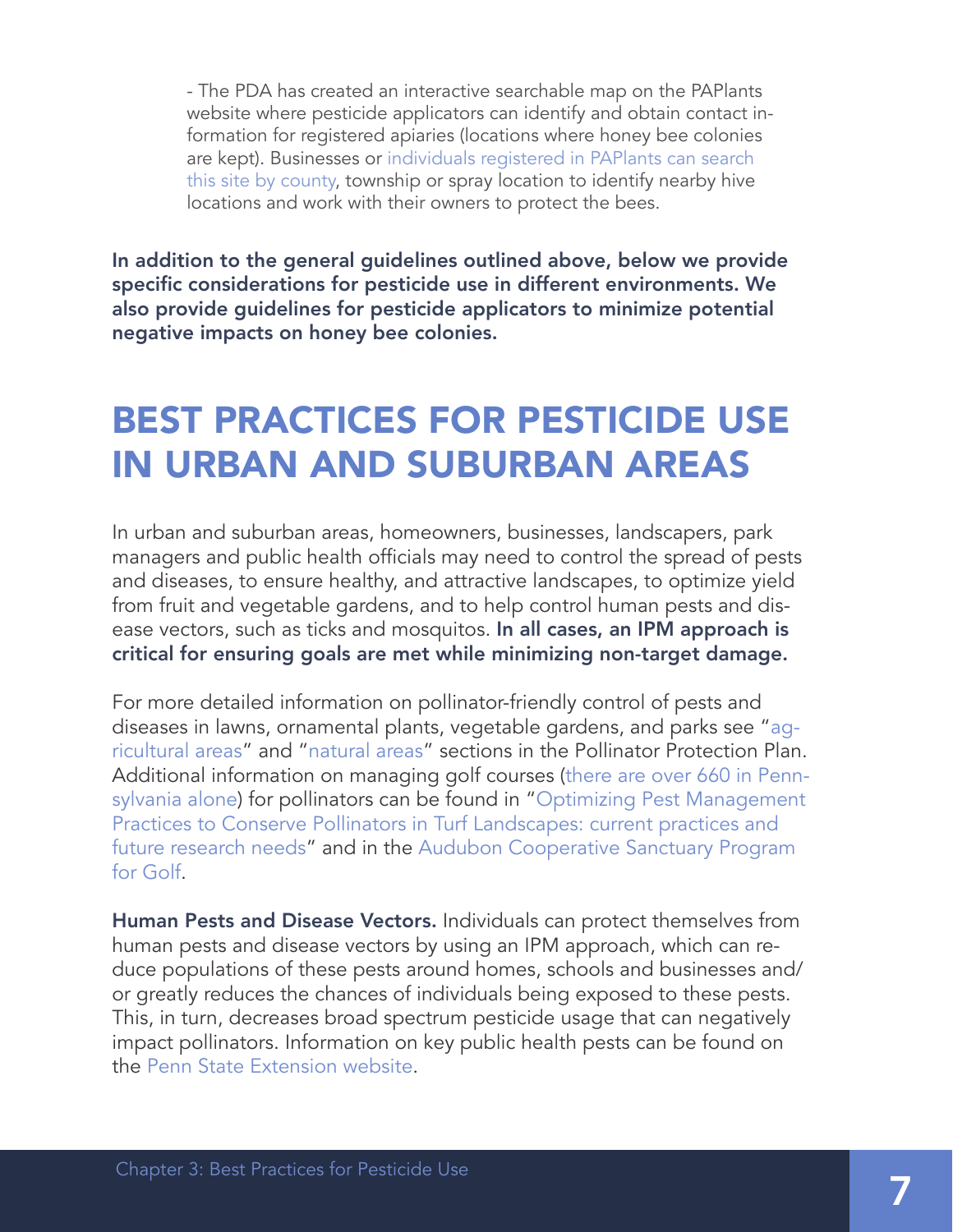[Ticks](http://ento.psu.edu/extension/factsheets/ticks) can vector a number of human diseases, including Lyme disease. However, tick bites can be avoided using a number of basic precautions, thereby reducing or eliminating the need for large-scale pesticide treatments of properties. Individuals should:

- Avoid wooded or brushy areas (where ticks or more common)
- Wear long sleeves and pants, hats, use appropriate pest repellants (such as those containing DEET, [see the EPA repellant website for](https://www.epa.gov/insect-repellents/find-repellent-right-you)  [more information](https://www.epa.gov/insect-repellents/find-repellent-right-you)) if spending time in areas where there may be ticks
- Inspect themselves for ticks and remove any ticks promptly.
- If bitten, individuals should be carefully monitored for signs of disease and contact a physician if symptoms develop.
- More information can be found on the [PA Department of Health web](http://www.health.pa.gov/My%20Health/Diseases%20and%20Conditions/I-L/Pages/Lyme-Disease-.aspx#.WW0EgRSDSaq)[site.](http://www.health.pa.gov/My%20Health/Diseases%20and%20Conditions/I-L/Pages/Lyme-Disease-.aspx#.WW0EgRSDSaq)

One of the most concerning and widespread vectors of human disease are mosquitos. In the US, some mosquito species can carry West Nile Virus, which can infect humans, birds, and horses, and was identified in Pennsylvania in 2000. In 2015, it was reported that mosquitos transmitted Zika Virus, causing an outbreak in Brazil which led to increased reports of birth defects. The main mosquito vector for the Zika Virus is *Aedes aegypti*, which is not established in Pennsylvania. A related mosquito species, *Aedes albopictus*, is found in southeast and southcentral Pennsylvania, but it is not as efficient a vector of the virus. Thus far (May 2017), there have been no reported cases of local Zika transmission in Pennsylvania from mosquito bites.

Pennsylvania has developed comprehensive response plans for both [West](http://www.westnile.state.pa.us/)  [Nile Virus](http://www.westnile.state.pa.us/) and [Zika Virus](http://www.health.pa.gov/My%20Health/Diseases%20and%20Conditions/U-Z/Zikavirus/Pages/ZikaVirusHomePage.aspx#.WW0FQhSDSap). These plans rely heavily on an IPM approach to reduce pesticide use and off-target impacts of pesticide exposure.

Individuals can control mosquito populations around their homes, businesses, and schools and reduce their exposure to mosquitos through the following practices:

- Mosquitos breed in standing water, and thus the most effective way to reduce mosquito populations is to remove standing water, add predatory fish to standing water, and/or use *[Bacillus thuringiensis](https://www.epa.gov/mosquitocontrol/bti-mosquito-control)* subspecies *[israelensis](https://www.epa.gov/mosquitocontrol/bti-mosquito-control)* (BTI), a naturally occurring bacteria found in soils that is wildly available for purchase, and is toxic to mosquito larvae in water, but has a relatively low toxicity to other insects and humans.
- Homeowners are encouraged to prevent mosquitos from entering their homes by using screens and keeping doors and windows sealed.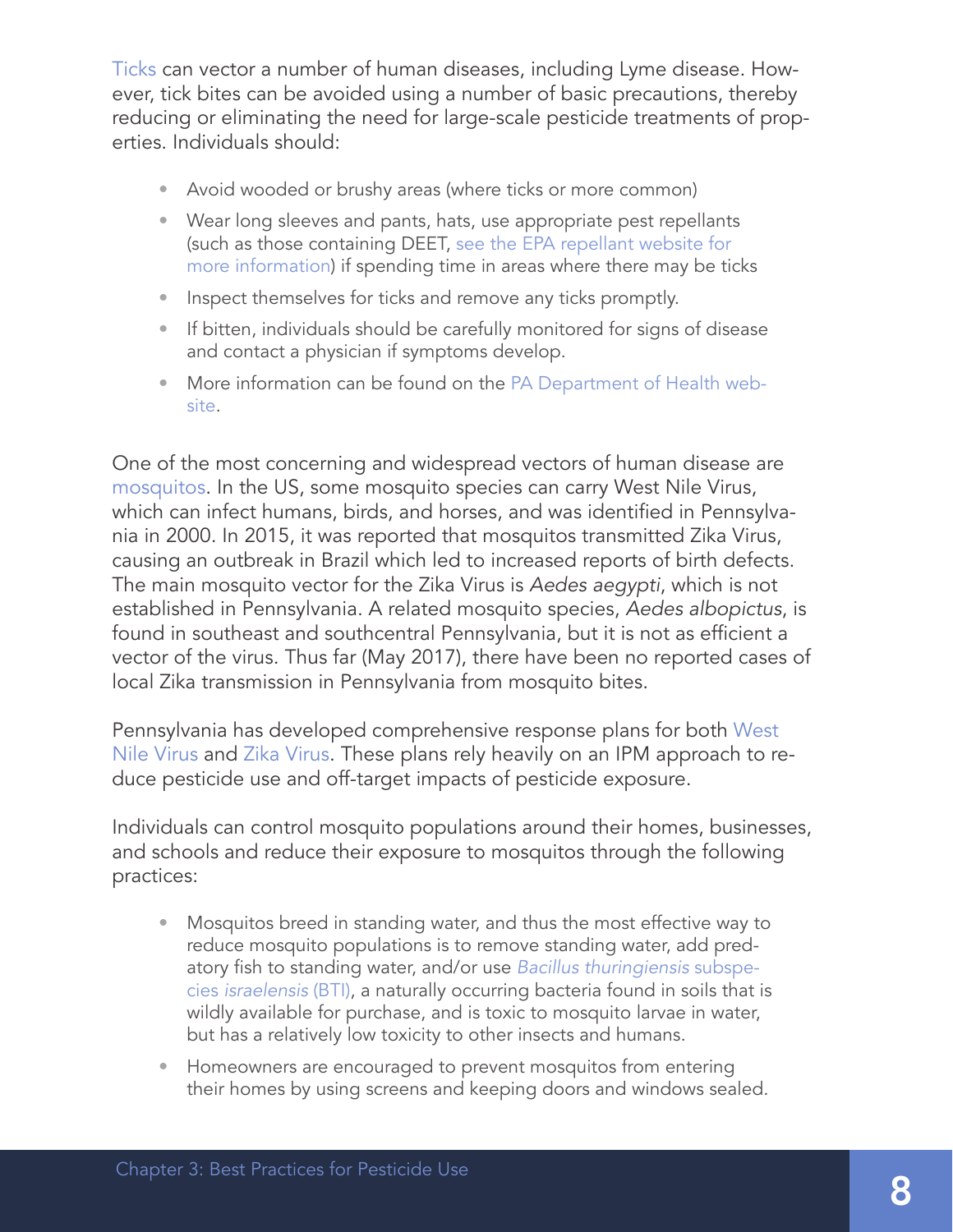- Individuals can prevent bites by staying inside during periods of peak mosquito activity (dawn and dusk, though note that *Aedes albopictus* is active during the day), wearing long-sleeved shirts and clothing, or using an [insect repellant.](https://www.epa.gov/insect-repellents/find-repellent-right-you)
- Before spraying their property with insecticide, homeowners should consult with their local West Nile County Coordinator.
- If public health officials determine that spraying is necessary, precautions should be taken to notify beekeepers (using the [PA Plants](https://www.paplants.pa.gov/SecurityLogin.aspx) site to identify nearby beekeepers) and members of the public, and use pesticides with [reduced toxicity to bees](https://www.beyondpesticides.org/assets/media/documents/Summer2016MosquitosAndPollinators.pdf) and other wildlife.

Additional information for managing mosquito populations can be found at:

- [Ecologically Sound Mosquito Management in Wetlands](http://xerces.org/pesticides/mosquito-management-wetlands/)
- [Help Your Community Create an Effective Mosquito Management Plan](http://www.xerces.org/wp-content/uploads/2014/04/Effective_Mosquito_Management_Guide-web.pdf)

# BEST PRACTICES FOR PESTICIDE USE IN ROADSIDES AND RIGHTS OF WAY

Roadsides cover more than 10 million acres of land in the US. Pennsylvania has more than 40,000 miles of roads, and is one of the top five states in the nation for road miles. More than 100,000 acres of roadside lands are managed in Pennsylvania. The landscapes must be managed to support the needs of drivers, utility companies, and other stakeholders (eg, ensuring visibility and access) but can also provide excellent habitats to support pollinator populations.

Managing weedy and invasive plant species in roadsides and rights of way can be challenging. The Pennsylvania Department of Transportation utilizes biological/cultural, chemical and mechanical/manual methods which collectively form an Integrated Vegetation Management (IVM) program:

- Mowing operations are the cornerstone to controlling invasive species and to maintaining a safety-first roadside.
- Tree removal operations account for over sixty percent of the IVM budget to control the forest invasion of the roadside.
- While accounting for only twenty percent of the IVM expenses, the herbicide application program handles the bulk of the vegetation management controls.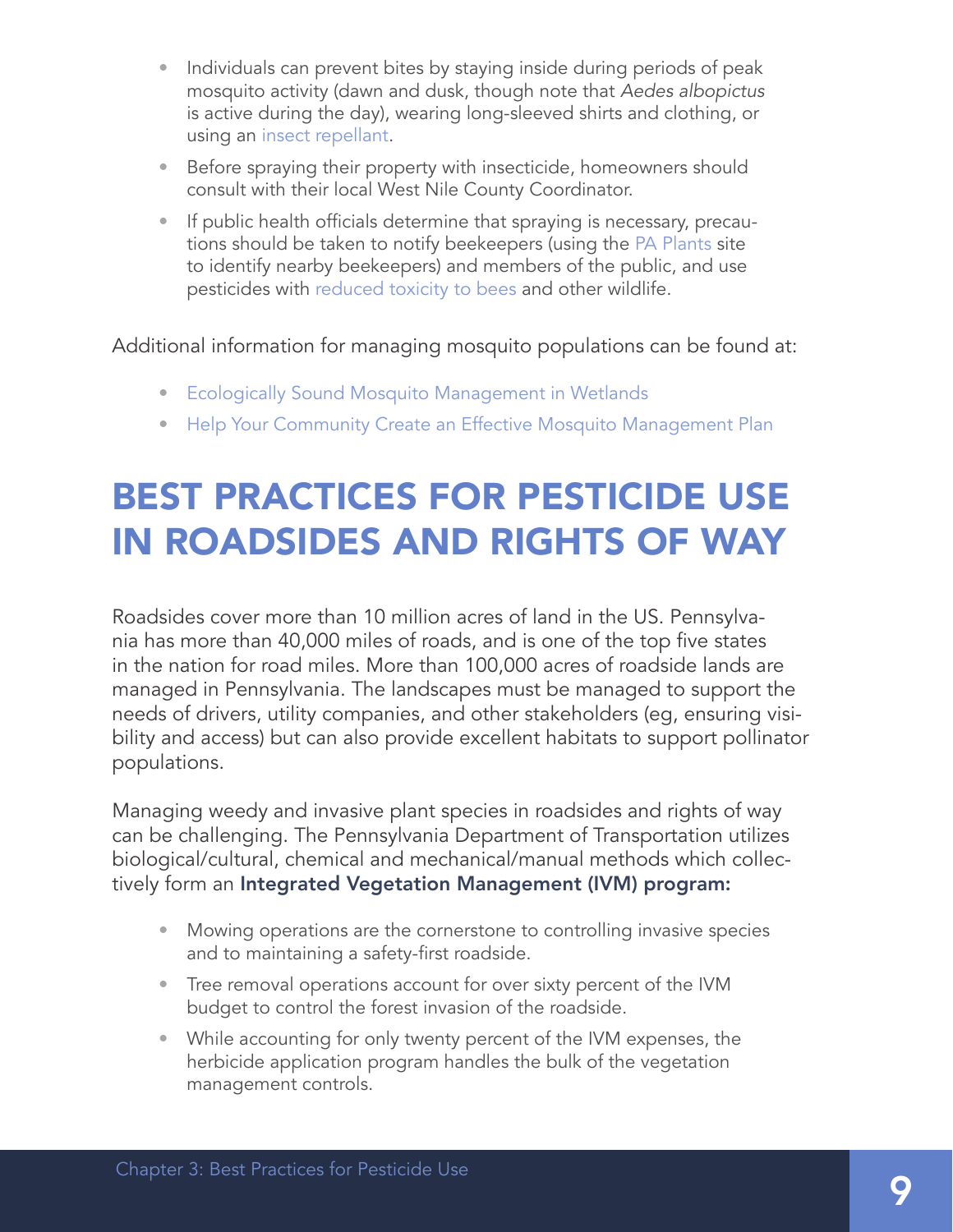<span id="page-9-0"></span>Information on the Pennsylvania Department of Transportation's IVM approaches can be found in PennDOTs ["Invasive Species Best Management](http://www.dot.state.pa.us/public/pubsforms/Publications/PUB%20756.pdf)  [Practices](http://www.dot.state.pa.us/public/pubsforms/Publications/PUB%20756.pdf)" publication.

More details on programs supporting land management in roadsides and rights of way can be found in the "Best Practices for Forage and Habitat in Roadsides and Rights of Way" section of the Pennsylvania Pollinator Protection Plan. Additional information on managing invasive and weedy species can be found below, in the ["Best Practices for Pesticide Use in Natural Areas](#page-11-0)" section.

# BEST PRACTICES FOR PESTICIDE USE IN AGRICULTURAL AREAS

[Approximately 75% of major agricultural crops](https://www.ncbi.nlm.nih.gov/pmc/articles/PMC1702377/) require or benefit from pollinators to set seed and produce fruit, and all crops can benefit from the arthropods that prey on or parasitize pest species, thereby reducing the negative impacts of these pest populations. Thus, there can be tremendous economic advantages to conserving and expanding populations of beneficial arthropods (managed and wild pollinators, predatory and parasitoid species) in agricultural landscapes. Unfortunately, many beneficial arthropods are also sensitive to the chemicals that are used in these agricultural landscapes. However, use of insecticides, fungicides, and herbicides is critical in many agricultural systems to control pests.

Here, we provide an overview of best practices for pesticide use in agricultural systems, to help growers maximize the yield and economic benefits they receive from beneficial arthropods, and minimize the cost of pesticide applications. However, agricultural crop production is obviously a highly specialized process, requiring integration of information on crop-specific requirements, soil, weather and climatic conditions, and current and future pest and disease pressures. Thus, these recommendations are quite general, and growers are encouraged to contact [Penn State extension](http://extension.psu.edu/) specialists for more detailed information.

Additional information can be found from the [Pennsylvania Vegetable Grow](https://www.pvga.org)[ers Association,](https://www.pvga.org) the [State Horticultural Association of Pennsylvania](http://shaponline.org) the [Penn](https://www.pasafarming.org)[sylvania Association for Sustainable Agriculture,](https://www.pasafarming.org) and [Food Alliance](https://foodalliance.org).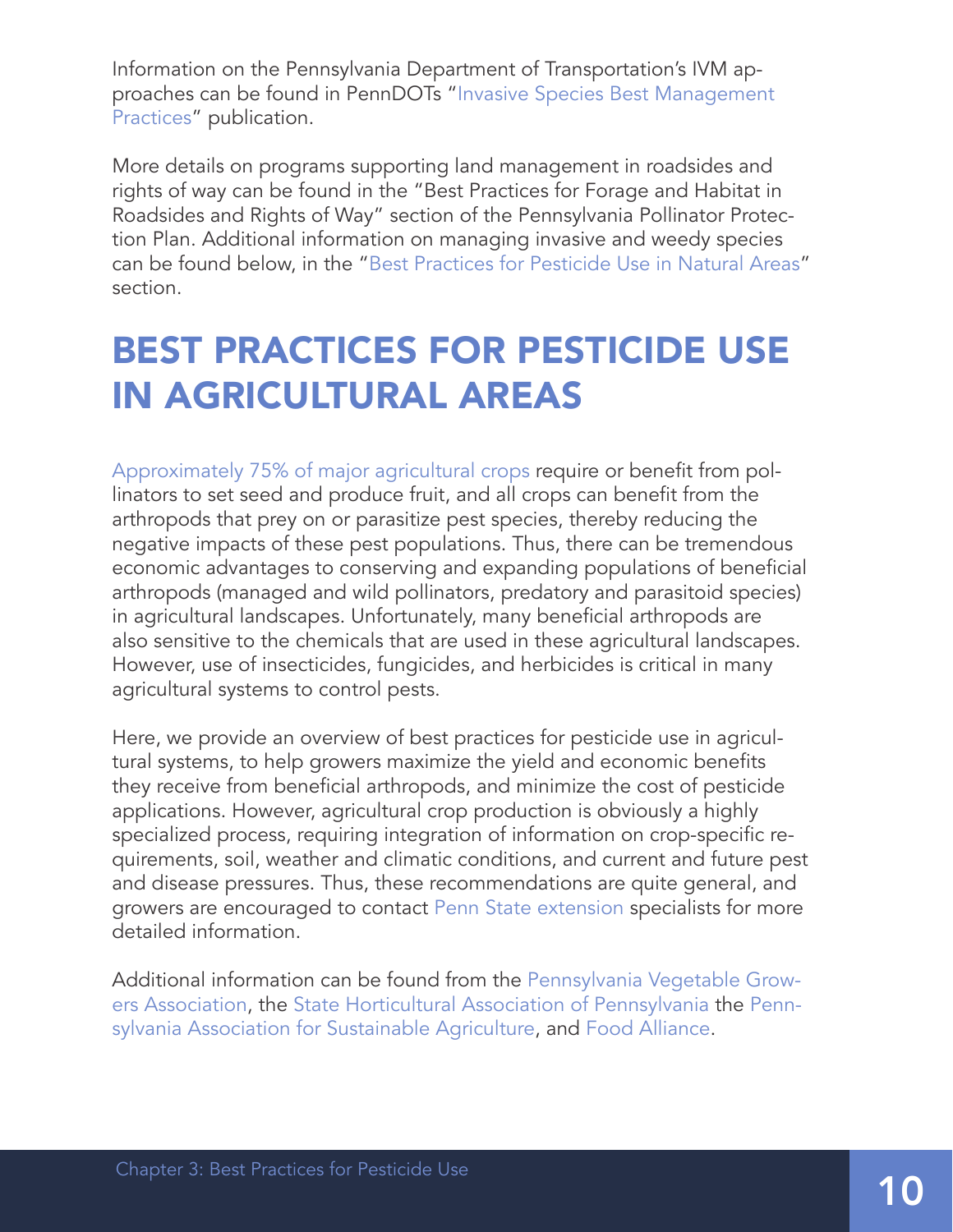Integrated Pest and Pollinator Management (IPPM). Using an "Integrated Pest and Pollinator Management" approach helps growers both manage pests and promote populations of pollinators and other beneficial arthropods, to maximize their yields and economic benefits ([see review from Penn](http://ento.psu.edu/pollinators/publications/integrated-pest-and-pollinator-management-2014-adding-a-new-dimension-to-an-accepted-paradigm)  [State researchers\)](http://ento.psu.edu/pollinators/publications/integrated-pest-and-pollinator-management-2014-adding-a-new-dimension-to-an-accepted-paradigm). Integrated Pest Management is a well-established approach which uses multiple methods (biological, cultural, physical and chemical) to control pest populations below economic thresholds. IPPM integrates pollinators into this established framework. IPPM recommendations will be specific for certain crops, regions, and agricultural practices. However, there are several basic principles that can be consistently applied to balance the use of pesticides and pollination services (see online [resources from Xerces](https://xerces.org/pollinator-conservation/agriculture/managing-pesticides-to-protect-bees/)  [Society](https://xerces.org/pollinator-conservation/agriculture/managing-pesticides-to-protect-bees/))

- Pesticides should only be used when pest and disease levels exceed a pre-determined economic threshold, and after other options (biological, physical, and cultural control) have been deployed. While no one uses pesticides unless there is a perceived need, there are certainly differences in perception of need. For example, some believe that pesticides should be used prophylactically as an 'insurance' against pest build-up. Because this practice can increase overall pesticide use and the likelihood of off-target effects, growers are encouraged to refrain from pesticide use unless a pest or disease threat is clearly imminent.
- Adjust the timing of pesticide treatment to minimize exposure risk to pollinators. This may include using pesticides before bloom or spraying at night, taking into consideration the half-life of pesticides.
- Adjust pesticide application methods to reduce drift, and avoid aerial spraying. Pesticides should not be sprayed under conditions with high wind (> 9 mph), to minimize drift. Proper droplet size, ensuring spray equipment is properly calibrated, and lowering the boom to be right above the canopy are also key in minimizing drift.
- Include buffer zones between treated areas and habitat. Recommendations range from 40 feet (for ground-based applications), to 60 feet (for air-blast sprayers) to 125 feet (for crops treated with pesticides known to be highly toxic to pollinators). Windbreaks can be used to minimize aerial drift, and filter strips can minimize runoff.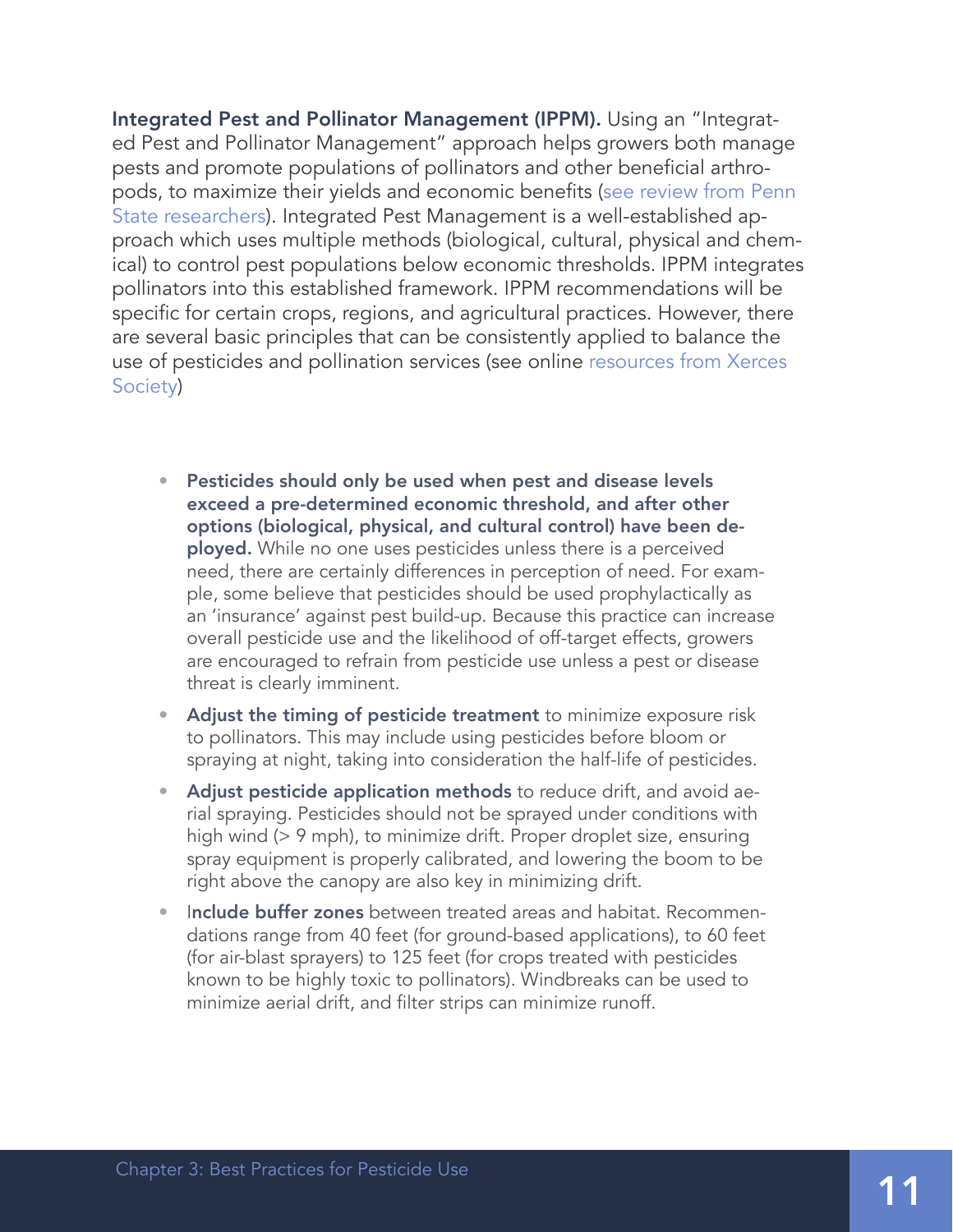- <span id="page-11-0"></span>Select pesticides with reduced toxicity to pollinators. Several online tools and websites provide information about the relative toxicity of pesticides to pollinators and other wildlife; these are listed on [page 5](#page-4-0).
- Using **tank mixes** of different pesticides can reduce the cost of applying pesticides (in terms of labor and fuel) and reduce exposure of pollinators to the applied pesticides (as they would be exposed during a single application period versus multiple applications). However, there is increasing concern that combinations of pesticides have synergistic impacts on pollinators. Additionally, combining pesticides in a single application may encourage the prophylactic use of pesticides as "insurance", to avoid an additional application at a later time. Thus, it is important to again balance the costs and benefits of tank mix applications. More information can be found in a seminar from [Profes](http://u.osu.edu/beelab/effect-of-tank-mix-pesticide-combinations-on-bees/)[sor Reed Johnson, Ohio State University](http://u.osu.edu/beelab/effect-of-tank-mix-pesticide-combinations-on-bees/). Additionally, the "[Bee Pre](http://www2.ipm.ucanr.edu/beeprecaution/)[caution Pesticide Rating](http://www2.ipm.ucanr.edu/beeprecaution/)" online tool provides information about the toxicity of pesticide mixtures.

Crop-specific IPPM recommendations have been developed for [tree fruit](http://ento.psu.edu/publications/wild-pollinators-of-eastern-apple-orchards), [squashes, pumpkins and gourds](http://ento.psu.edu/publications/integrated-crop-pollination-for-squashes-pumpkins-and-gourds), and [other crops.](http://icpbees.org/)

#### Case Study: Negative Impacts of Prophylactic Pesticide Use

Neonicotinoids have been incorporated into seed coatings for field crops, under the premise that these systemic pesticides will be incorporated into the growing plant and protect the plant from herbivore damage over a long period of time. There has been a tremendous increase in the use of neonicotinoids in recent years, largely driven by their use in seed treatments for field crops such as corn and soybeans ([see recent study from Penn State\)](http://pubs.acs.org/doi/abs/10.1021/es506141g).

However, [several studies,](http://ento.psu.edu/extension/field-crops/fact-sheet-Effectiveness-of-Neonicotinoid-Seed-Treatments-in-Soybean) including those at Penn State, have demonstrated that in northern temperate climates, neonicotinoid seed treatments in soybeans are either not effective, because they do not provide protection against major crop pests that attack older plants, or can actually reduce yields by reducing populations of predatory species, resulting in increased populations of slugs, which feed on soybean seedlings and are not impacted by neonicotinoid exposure. Additional studies found [no yield benefit of neonicotinoid seed](http://onlinelibrary.wiley.com/doi/10.1111/1365-2664.12924/abstract)  [treatments in corn](http://onlinelibrary.wiley.com/doi/10.1111/1365-2664.12924/abstract). Furthermore, neonicotinoids are highly water soluble and can persist for months or years in the soil. Thus, while there are situations in which pest pressure warrants the use of neonicotinoid seed coatings, these coatings should be used cautiously and only when needed. Highly charged public debate on neonicotinoids has led to calls to limit their use, which is unfortunate because in many contexts, and when used responsibly, neonicotinoids can be more effective and safer to wildlife than other pesticide classes. For more details, see [Best Management Practices for Handling Seeds Treated with Neonic](http://ento.psu.edu/publications/best-management-practices-for-handling-seeds-treated-with-neonicotinoid-insecticides/view)  [Pesticdes and Xerces Neonic](http://ento.psu.edu/publications/best-management-practices-for-handling-seeds-treated-with-neonicotinoid-insecticides/view) and [information from the Xerces Society.](https://xerces.org/neonicotinoids-and-bees/)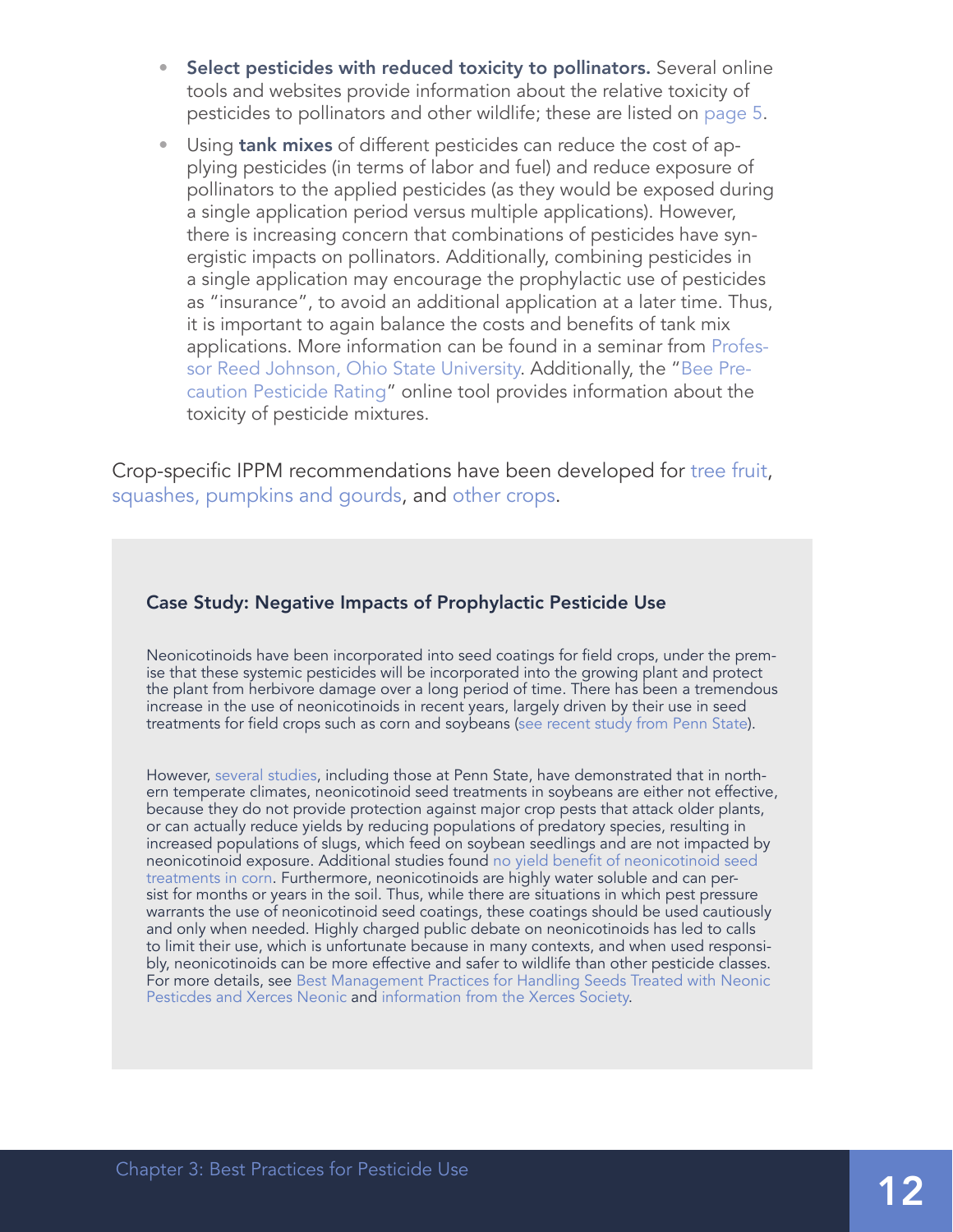# BEST PRACTICES FOR PESTICIDE USE IN NATURAL AREAS

The use of pesticides in natural areas such as forests is sometimes needed to protect ecosystem biodiversity, forest resources, watersheds, stream buffers, and threatened habitats from significant damage by various forest pests and competing native vegetation. The principal targeted pests for treatment in Pennsylvania are non-native invasive species such as the gypsy moth, hemlock woolly adelgid, elongate hemlock scale, emerald ash borer, and invasive plants. In addition, competing vegetation in some locations requires control so that forest regeneration can proceed according to established silvicultural practices. In all cases, an Integrated Pest Management (IPM) and Integrated Vegetation Management (IVM) approach must be used along with site-specific environmental reviews, to protect pollinators and other beneficial organisms from unnecessary harm.

Furthermore, Pennsylvania State Forests are independently certified according to the Forest Stewardship Council (FSC) standards, and the Pennsylvania Department of Conservation and Natural Resources(DCNR) Bureau of Forestry follows the best management practices guidelines provided by the [FSC](https://us.fsc.org/en-us/certification). The FSC provides extensive guidelines on pesticide use and alternative pest control strategies that are [required for certification](http://pesticides.fsc.org).

To illustrate Best Management Practices (BMP) for pesticide use in natural habitats, programs utilized by the PA DCNR are briefly described below, with an emphasis on pollinator protection and mitigation practices for non-target species. The approaches discussed here can be used by private landowners for their forested areas. Use of biological control and other management strategies are highlighted to describe the IPM and IVM approaches to pest management.

**Gypsy Moth.** Gypsy moth, an exotic species introduced to the United States in 1868, causes tremendous damage to forest trees. A gypsy moth suppression program in Pennsylvania began in 1972 to minimize gypsy moth defoliation and prevent tree decline and mortality in targeted areas. The program is request-based, whereby the landowner or managing agency requests areas to be treated. [The DCNR Bureau of Forestry has very specific criteria, oper](http://www.dcnr.state.pa.us/forestry/insectsdisease/gypsymoth/index.htm)[ations manuals, participation guidelines, environmental review process, and](http://www.dcnr.state.pa.us/forestry/insectsdisease/gypsymoth/index.htm)  [pre- and post-treatment evaluations.](http://www.dcnr.state.pa.us/forestry/insectsdisease/gypsymoth/index.htm)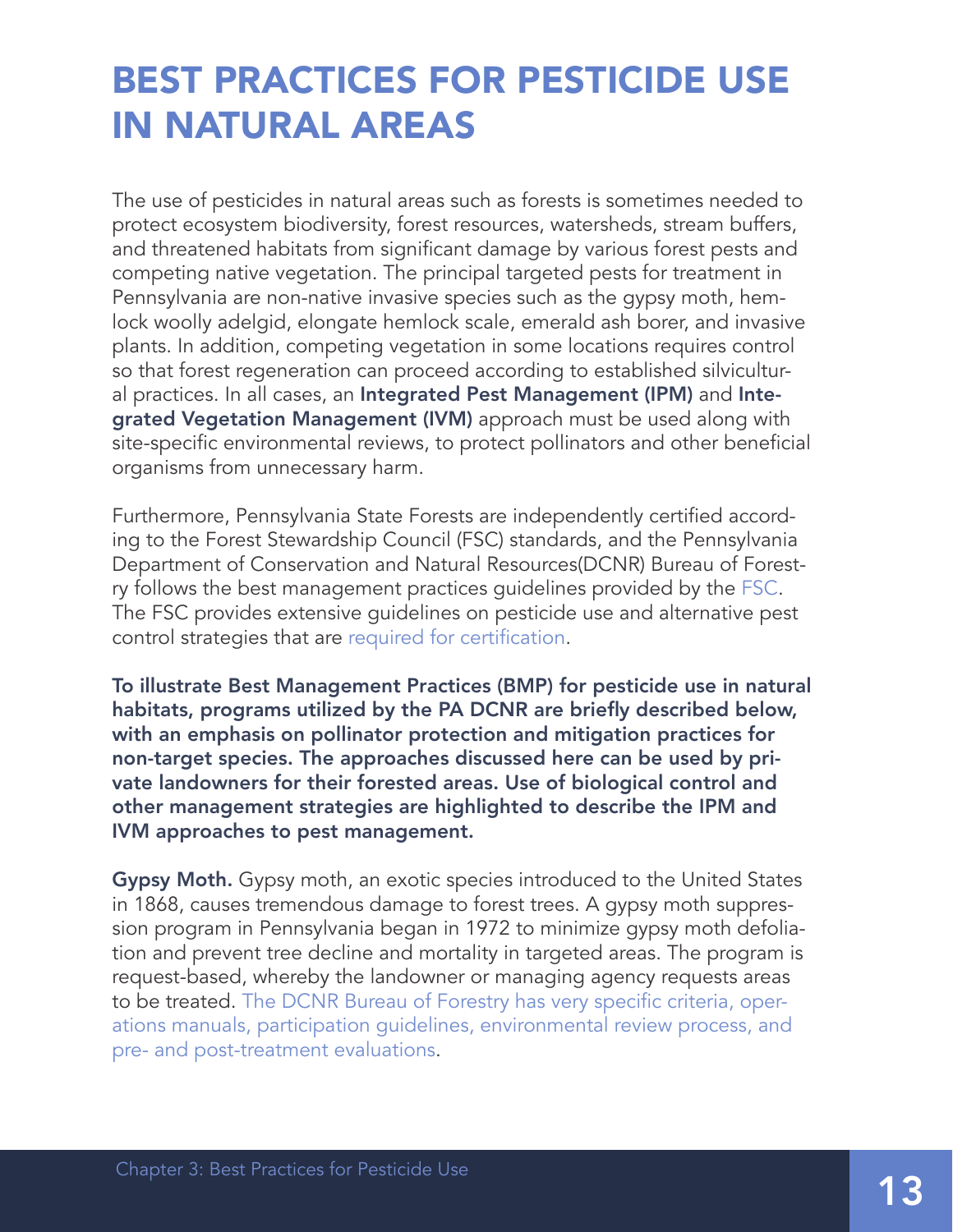The program currently uses three insecticides to treat forest areas: *Bacillus thuringiensis* subspecies *kurstaki* (BTK) (Foray 76B - based on a naturally occurring bacteria that can only affect certain species of lepidopteran larvae), tebufenozide (Mimic 2LV - an insect growth regulator which also only affects lepidopteran larvae), and Gypchek (the gypsy moth virus). Gypcheck is specific for gypsy moth, but since it is in limited supply it is only used when there are other lepidopteran species of concern present. Biocontrol programs are also in place, which take advantage of disease organisms, parasitoids and predators.

Hemlock Woolly Adelgid and Elongate Hemlock Scale. The Pennsylvania Hemlock Conservation plan was developed to provide a sustainable conservation strategy for eastern hemlock. While the primary focus is currently on DCNR-managed hemlocks in State Forests and State Parks (Cook Forest State Park is an example of a high value hemlock site), the IPM approach is applicable to private forest lands. See [DCNR Bureau of Forestry Hemlock](http://www.dcnr.pa.gov/Conservation/ForestsAndTrees/InsectsAndDiseases/HemlockWoollyAdelgid/Pages/default.aspx)  [Conservation Plan for full details.](http://www.dcnr.pa.gov/Conservation/ForestsAndTrees/InsectsAndDiseases/HemlockWoollyAdelgid/Pages/default.aspx)

Neonicotinoids are used to protect eastern hemlocks from hemlock woolly adelgid (HWA) and the elongate hemlock scale (EHS) in high value focus areas. The use of systemic insecticides is needed to keep hemlocks alive long enough so that predatory beetle populations can become well enough established to control these pests. Hemlock trees only have to be treated once every 5 to 7 years to prevent HWA infestations from building up. If neonicotinoid treatment is required, precautions are taken to minimize potential non-target impacts. These include:

- Avoiding flowering plants (e.g., mountain laurel) and flowering trees (e.g., basswood) if they are next to a treatment tree.
- Preferentially injecting the soil surrounding the tree, but only if sufficient organic matter is present around the base of the tree. Neonicotinoid insecticides, if bound to organic matter, only move about 18 inches in the soil. Thus it is critical that sufficient organic matter be present around a hemlock tree before the soil injection method is used.
- If a hemlock is next to a stream, or does not have sufficient organic matter, or if the water table is too high, direct stem injection can be used to limit the exposure.

**Emerald Ash Borer.** The Pennsylvania DCNR Bureau of Forestry has developed a [comprehensive strategy to control Emerald Ash Borer populations](http://www.dcnr.pa.gov/Conservation/ForestsAndTrees/InsectsAndDiseases/EmeraldAshBorer/Pages/default.aspx) and conserve ash trees in Pennsylvania forests as part of a [national strategy](http://www.emeraldashborer.info)  [to control EAB](http://www.emeraldashborer.info).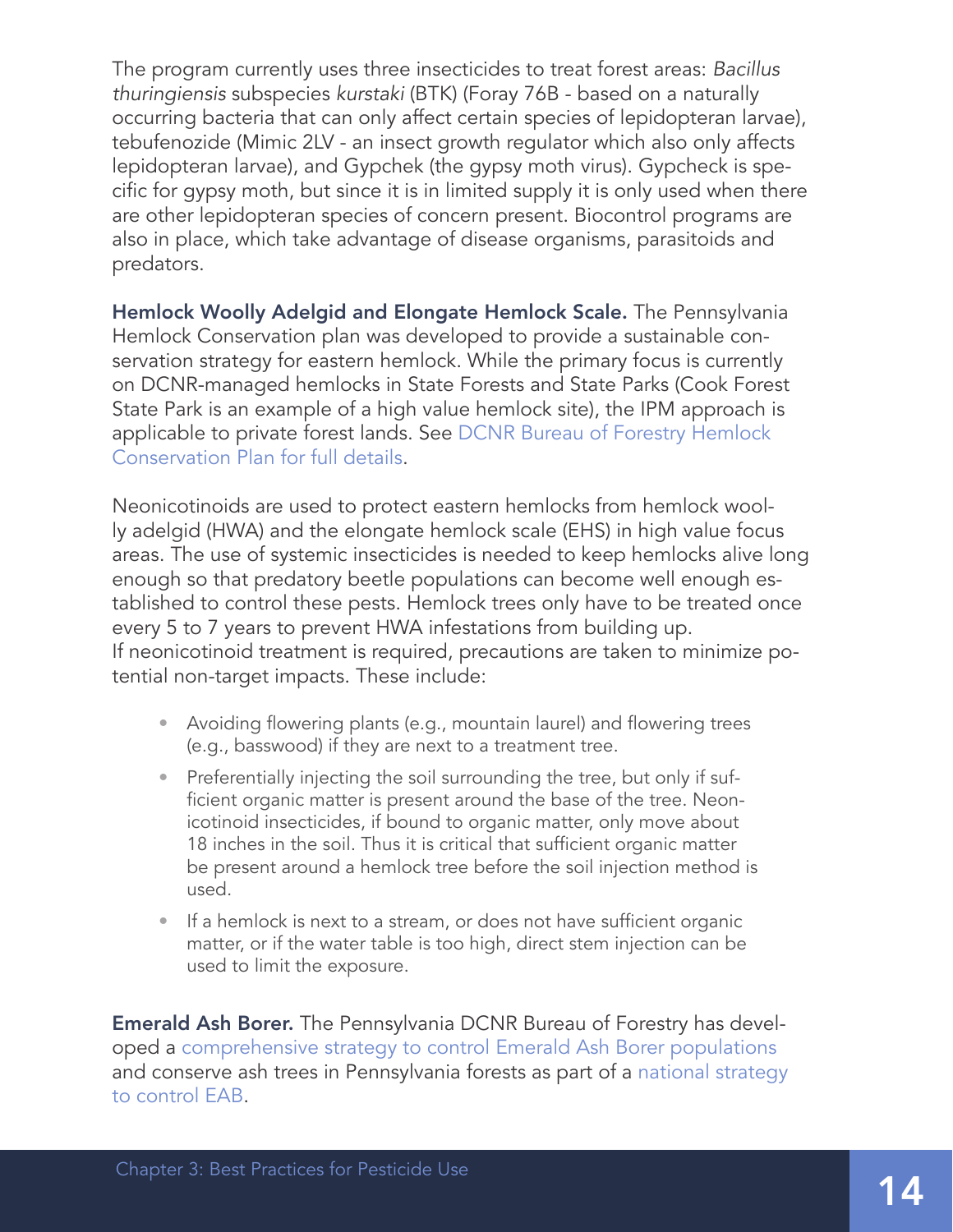The strategy includes the use of the systemic insecticide ememectin benzoate (Tree-age), identifying "lingering ash" or surviving trees for breeding resistant populations, and releasing EAB parasitoids. Ememectin benzoate has the advantage of preventing attack by EAB, protecting the tree for 3 to 5 years, and becoming concentrated in the sapwood of the tree. Ash is wind pollinated, so the impact of the insecticide to pollinators is minimal. Ememectin benzoate is a restricted use pesticide, so only certified licensed applicators can use this insecticide to inject ash trees. [More information on the use](http://www.emeraldashborer.info/documents/Multistate_EAB_Insecticide_Fact_Sheet.pdf)  [of insecticides to protect ash trees from EAB](http://www.emeraldashborer.info/documents/Multistate_EAB_Insecticide_Fact_Sheet.pdf).

#### Invasive Plants.

The PA DCNR Bureau of Forestry is committed to managing invasive plant species across all state forest lands and has developed a [comprehensive](http://www.dcnr.pa.gov/Conservation/WildPlants/InvasivePlants/Pages/default.aspx)  [program.](http://www.dcnr.pa.gov/Conservation/WildPlants/InvasivePlants/Pages/default.aspx) The goals of the Bureau of Forestry's invasive plant management program are to 1) control and eradicate novel and high threat invasive plant species populations, and 2) limit the spread of additional invasive species that threaten forest and wetland ecosystems or forest management activities.

However, managing invasive plant species in natural landscapes can be challenging, time-consuming, and expensive, and typically requires an individualized approach for each plant species. It is often not possible to simply remove all individuals of an invasive plant population, and there are often multiple invasive species. Thus, to prioritize invasive species management, it is necessary to determine a "treatment threshold" (as in all IPM and IVM approaches), which requires a full evaluation of the potential threat to the ecosystem, the density and scale of the infestation, how recently the species was introduced, whether the location has been targeted for management, and the available resources that can be used for managing a particular species.

For a list of plants that are not native to the state, grow aggressively, and spread and displace native vegetation, see the [DCNR Invasive Plants List](http://www.dcnr.state.pa.us/cs/groups/public/documents/document/dcnr_20026634.pdf). Fact sheets with information on how to identify and control invasive plants are available at the [DCNR Invasive Plants Website](http://www.dcnr.pa.gov/Conservation/WildPlants/InvasivePlants/Pages/default.aspx). Specific information on locations of invasive species and control efforts can be found at [iMapInvasives.](http://www.imapinvasives.org/why-imapinvasives)

When a population of invasive plant species has been identified for management, they can be physically removed or treated with herbicides. The Forest Stewardship Council provides guidance on [selecting pesticides with de](http://pesticides.fsc.org)[creased risk to wildlife](http://pesticides.fsc.org).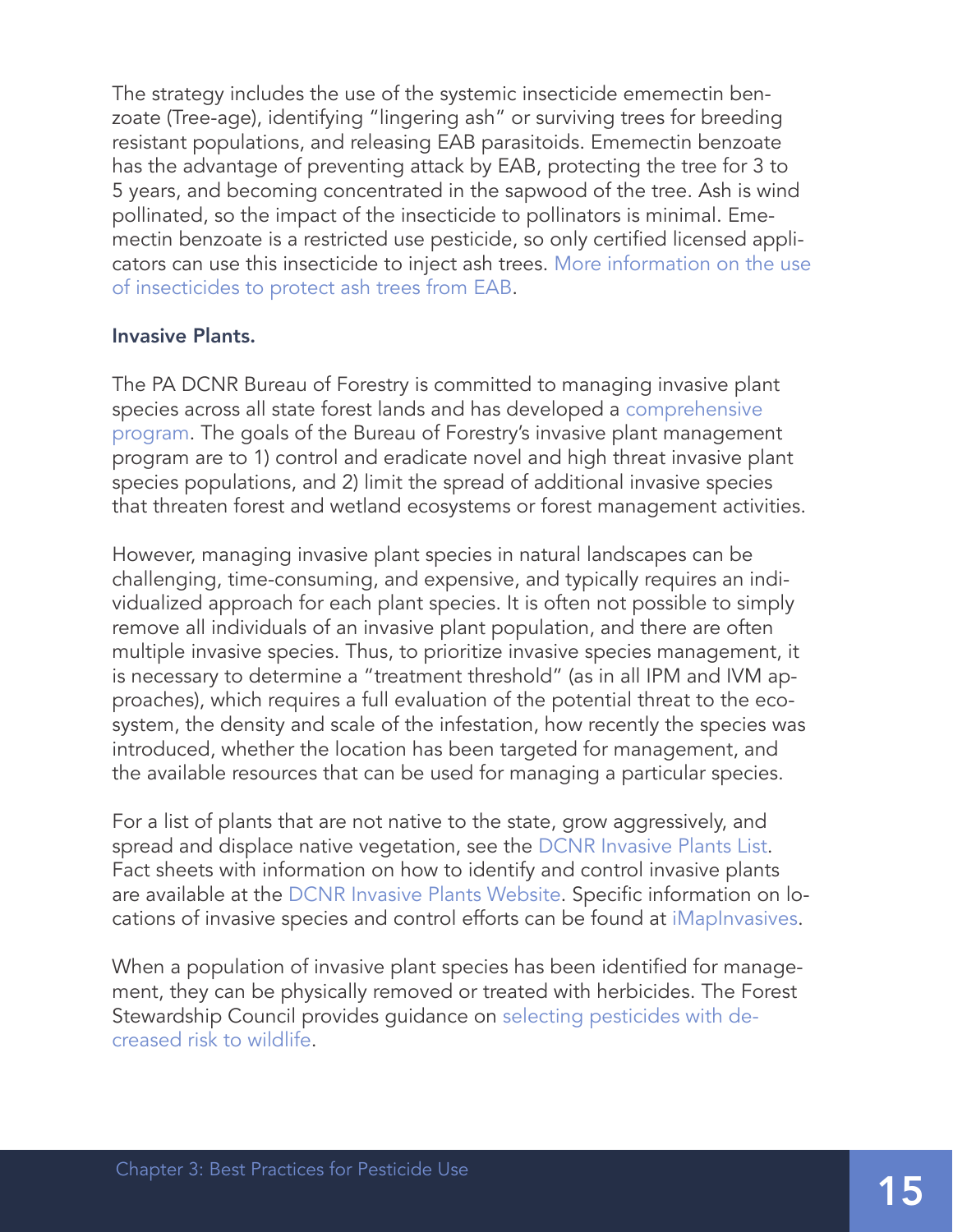Competing Vegetation Treatment Program on State Forest Lands. The DCNR Bureau of Forestry Silviculture Section coordinates vegetation treatments each year on State Forest Lands where the end goal is to regenerate a forested area by replacing undesirable native and exotic invasive vegetation with a desirable mix of trees, shrubs, and small herbaceous plants. Regenerated forests provide sustained ecological, economic, and social values. For more details, see the [Pennsylvania Bureau of Forestry Planting and Seedling](http://www.dcnr.state.pa.us/cs/groups/public/documents/document/dcnr_20031083.pdf)  [Guidelines.](http://www.dcnr.state.pa.us/cs/groups/public/documents/document/dcnr_20031083.pdf)

The following plant species are often targeted for control:

- Common invasive woody species such as striped maple, American beech root sprouts, sweet birch, pin cherry, red maple, witch hazel, mountain laurel, and a host of exotic invasive species such as tree-ofheaven, paulownia, Japanese angelica, Japanese honeysuckle, multiflora rose, Japanese barberry, etc.
- Common herbaceous species such as Hayscented and New York fern, Japanese stiltgrass, mile-a-minute vine, Japanese knotweed, etc.

Forest regeneration is accomplished by:

- Mechanical control, which is used preferentially to minimize competing vegetation.
- Biological control, which is used for mile-a-minute vine, spotted knapweed, tree-of-heaven, and purple loosestrife (biological control for garlic mustard is pending).
- When needed, herbicides labeled for forestry use by the rules of a [Forest Stewardship Council](http://pesticides.fsc.org) (FSC) Certified Forest may be used. It should be noted that the herbicide treatments used rarely eradicate the presence of invasive vegetation from the site. Herbicide operations are meant to open a window of opportunity to establish a diversity of desirable regeneration on the forest floor. These operations usually buy foresters three to five years of time to establish desirable vegetation.
- Hand-planting of desired seedlings
- Deer-exclosure fencing

Upon sufficient control of these undesirable forest plants, DCNR Foresters are able to establish a new cohort of desirable trees, shrubs, and herbaceous plants that will in turn create the forest of the future.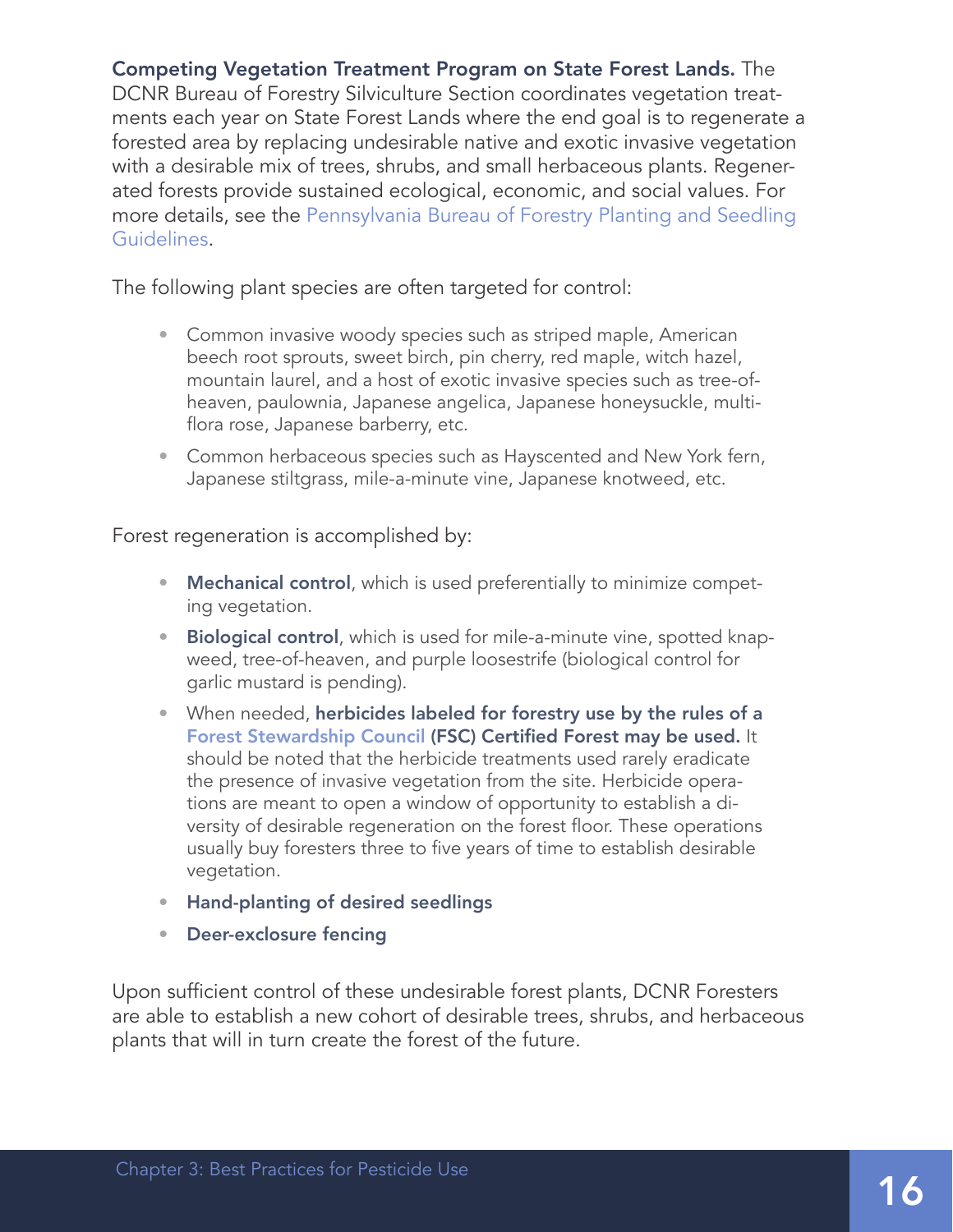# BEST PRACTICES FOR PESTICIDE USE ASSOCIATED WITH HONEY BEE COLONIES

Using pesticides to control pests in honey bee colonies. Honey bee colonies in Pennsylvania are hosts to many parasites and pathogens that can weaken colonies and lead to colony losses. The most important parasite is the Varroa mite (*Varroa destructor*), and uncontrolled Varroa mite populations are strongly associated with [overwintering colony losses in the United](http://ento.psu.edu/pollinators/publications/overwintering-honey-bees-biology-and-management)  [States and Europe](http://ento.psu.edu/pollinators/publications/overwintering-honey-bees-biology-and-management). It is strongly recommended that beekeepers monitor and manage Varroa populations using an Integrated Pest Management (IPM) approach.



### **Pyramid of IPM Tactics**

IPM tactics to control Varroa populations in honey bee colonies.

Honey bees are also parasitized by Nosema microsporidia (*Nosema apis* and *Nosema ceranae*) which are intestinal parasites that weaken colonies and have been linked to large-scale colony losses in Europe. Wax moths (*Galleria mellonella*) are commonly found in very weak or abandoned colonies and can damage brood, honey stores, and wax comb. In some parts of Pennsylvania, small hive beetles (SHB) (*Aethina tuminda*) are found in honey bee colonies; SHB can contaminate honey stores and, at high population levels, lead to colony losses. Honey bees in the United States also host more than 20 different types of viruses, many of which can infect other pollinator species as well.